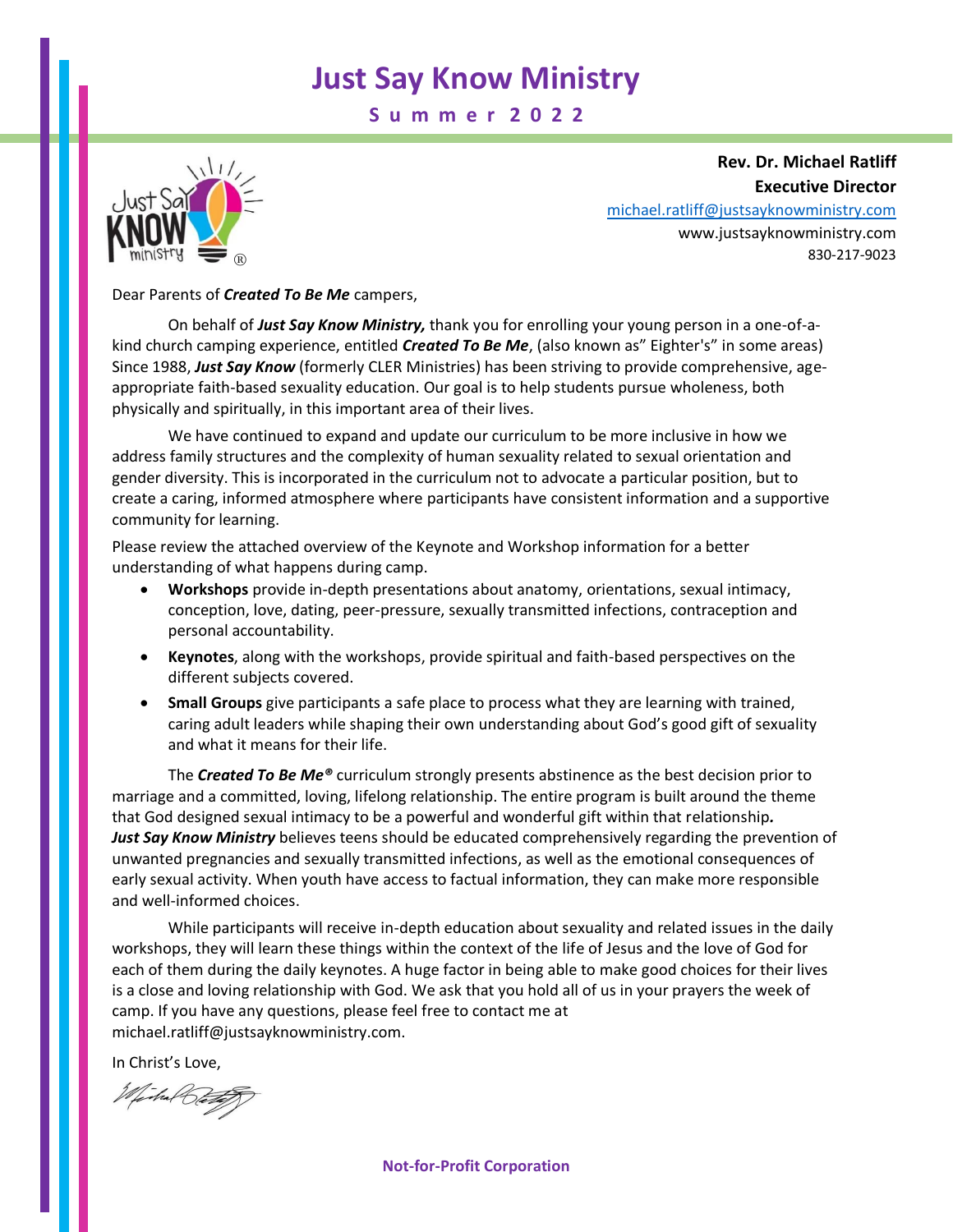**S u m m e r 2 0 2 2**

## **OVERVIEW OF KEYNOTES AND WORKSHOPS INTRODUCTORY KEYNOTE**

# **"RETURN TO EDEN"**

Scriptural Focus: Genesis 1:26-31, 2:18-25, Genesis 3

This keynote will bring the Genesis scriptures to life by "imagining" what it was like in the beginning for these first two human creations of God - what it really meant to be "naked and unashamed" and "to be fruitful and multiply". We will look at the equal stewardship in the garden and then we move to the fall and the consequences that were suffered as a result of making the wrong decision - choosing their way instead of God's. Decisions made by youth today "going their own way" will be shared and youth will be encouraged to look to God for guidance and to understand that God loves them and is in their blessings and in their consequences - God always has a plan!

## **DAY 1 KEYNOTE "ADOLESCENCE - JESUS LEADS THE WAY"**

Scriptural Focus: Luke 1:26-38, 2:8-14, 41-52

This keynote will set the stage for looking at the humanity of Jesus so youth can begin to understand that he experienced some of the same things they will be dealing with. We begin by looking at a teenage Mary discovering she is pregnant with the Messiah. How would a teenage girl react to such news? Parents? Joseph? Why did God choose someone so young? What was it like for Mary and Joseph to know they would be raising God's very own son? We also examine Jesus' adolescence with the purpose of helping youth to begin to see Jesus as their role model. The keynote stresses God has a special purpose for each of our lives if we will listen for God's voice and look for guidance.

### **DAY 1 WORKSHOP "THE MARVELOUS MALE"**

This workshop will begin by defining terms about sexual orientations and then will take youth through the wonders of being the "marvelous male" by studying the male reproductive anatomy, puberty changes, and sexual response.

#### **DAY 2 KEYNOTE "DISCIPLES LIKE CHRIST"**

#### Scriptural Focus: Mark 5:21-34; Luke 10:38-42; Matthew 25:31-40

It is impossible to be a disciple if one does not know what Jesus did while he was here with us. Stories of Jesus' relationship with women, the Pharisees, the sick and oppressed, and the disciples are explored. Jesus' love for mankind and his acceptance of the outcasts of the world are major themes in this keynote. The power of youth to make a difference in the lives of others is also part of this presentation.

#### **DAY 2 WORKSHOP "THE FABULOUS FEMALE"**

An in-depth look at the "Fabulous Female," the reproductive anatomy, puberty changes, and female pride issues. We will also talk about how God's gift of sexual intimacy is to be enjoyed, and how conception, multiple births, etc. occur.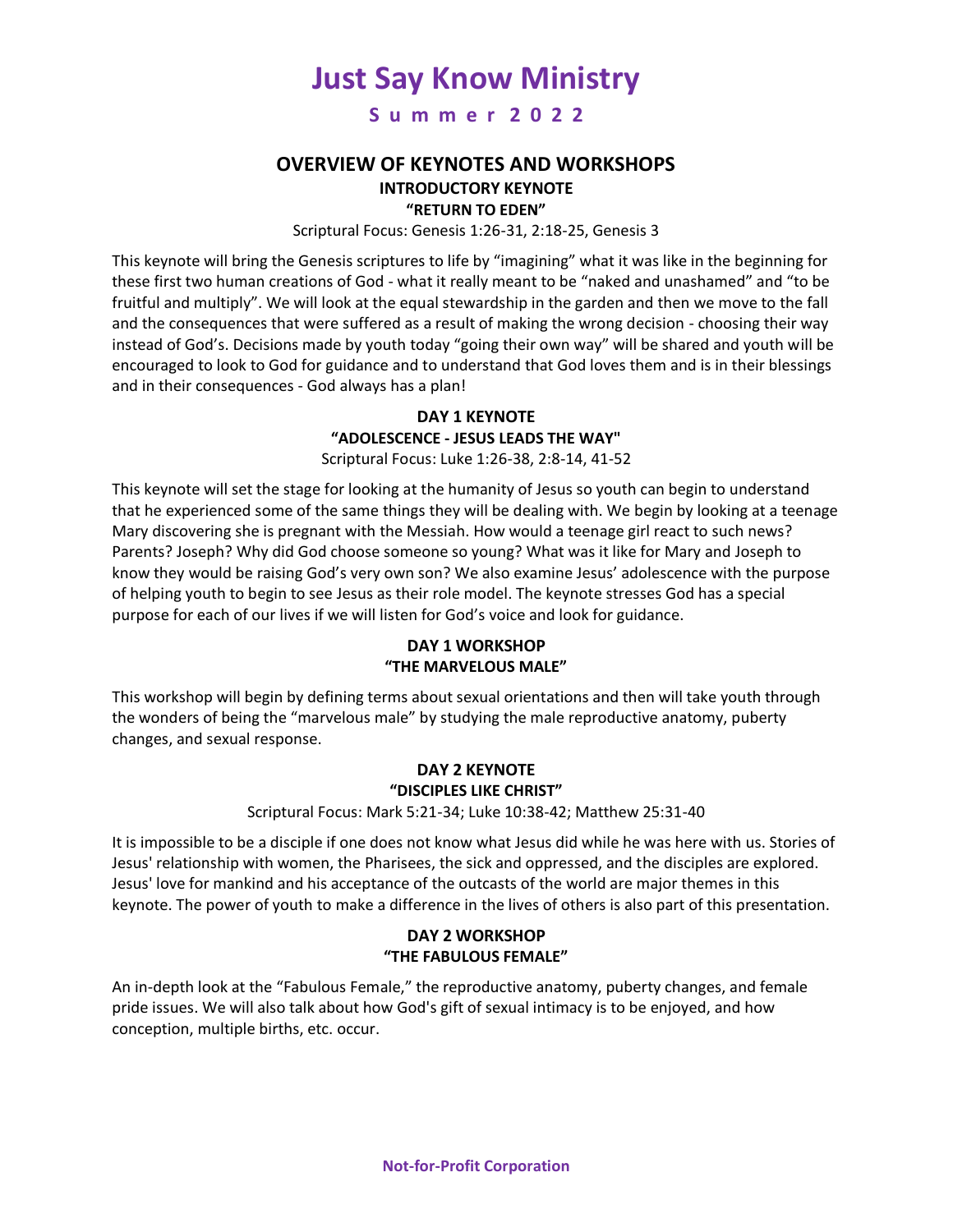**S u m m e r 2 0 2 2**

#### **DAY 3 KEYNOTE "FREEING THE OPPRESSED"**

Scriptural Focus: Luke 4:14-21—Luke 6:17-19

This keynote focuses on Jesus' "mission statement" found in Luke 4:14-21 where he reads from the scroll in the synagogue about setting the oppressed free and proclaims that the Scripture is fulfilled in their hearing. We look at Jesus' ministry of healing and setting captives free and then the focus turns to the oppressed in our world today who are suffering as a result of human trafficking. Campers will be made aware of the statistics and the devastation of this worldwide practice, focusing especially on "sex trafficking."

### **DAY 3 WORKSHOP "DATING: FINDING A REAL CONNECTION-SEEING GOD IN ONE ANOTHER"** Scriptural Focus: 1 Corinthians 3:16-20

This keynote will explore dating situations and look at dating pitfalls: 1) One-on-one dating beginning at 16; 2) The dangers of high school youth dating junior high youth; 3) The mistake of forsaking friendships for romantic relationships; 4) The dangers of spending too much time together alone; 5) Drinking and dating - a dangerous combination; 6) Defining date rape and abuse – Recognizing violent or controlling relationships; 7) Peer Pressure.

### **"DEGREE OF AROUSAL - HOW FAR IS TOO FAR?"**

Workshop presentation on Degree of Arousal will help youth understand the power of arousal and the importance of "drawing their line" before they are in a serious relationship so that they do not compromise their self-esteem or their relationship with God.

# **DAY 4 KEYNOTE**

#### **"SEXUAL INTIMACY, THE GIFT WORTH WAITING FOR"**

Scriptural Focus: John 8:1-11

Through personal sharing, Keynoter will help youth understand the emotional pain and scarring that can sometimes occur when the gift of sexual intimacy is used outside of a loving and committed relationship. God's forgiveness and renewal are emphasized throughout this session.

### **DAY 4 WORKSHOP "THE COST OF BEING SEXUALLY ACTIVE"**

Sexually Transmitted Infections (STIs) This will be an in-depth presentation of the most common sexually transmitted infections, including HIV. Symptoms, cures, and methods of transmission will be discussed, along with true-life stories of people who have contracted these infections and how it has impacted their lives.

#### **DAY 5 WORKSHOP "CONTRACEPTIVES"**

This workshop will give youth an understanding of the concept of contraceptives and how they are utilized in a committed relationship to help couples plan the size and spacing of their families. The complexity of each method is explained along with the statistical information as to its effectiveness. Side